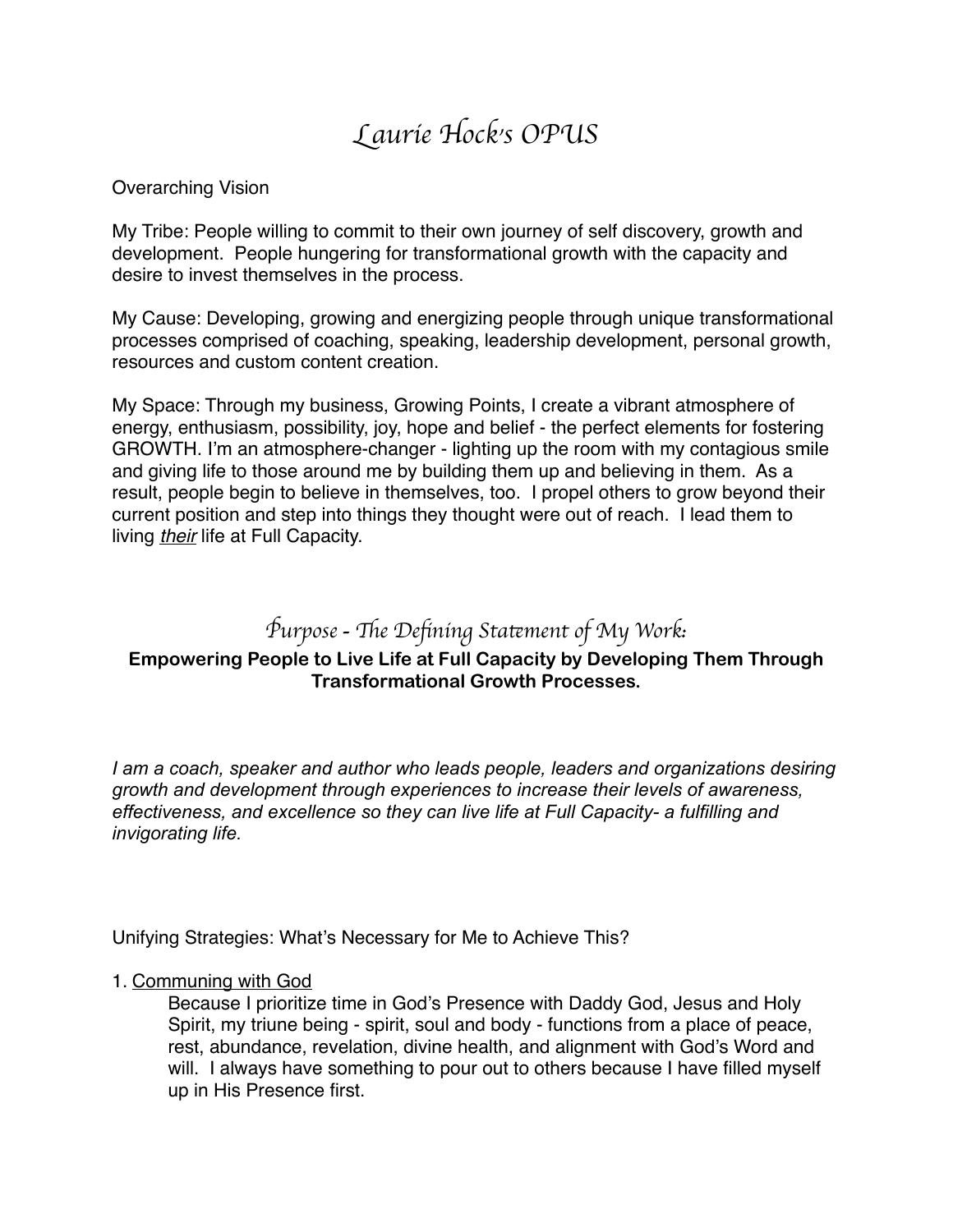#### 2. Personal Growth

By personally stretching and growing, I demonstrate a continual commitment to the process of learning and developing myself. This propels me forward, as well as makes me more qualified, capable and credible to continually develop others.

#### 3. Cultivating Connections - (Networking/Relationships)

Because I create and cultivate connections and relationships with people congruent to my tribe, I am continuously expanding my sphere of influence. I invest myself in collaborative relationships where I have opportunity to serve as both the giver and the receiver.

#### 4. Releasing Revelatory Resources

From the overflow of my own growth, I launch captivating content in written, verbal and visual forms to propel others into living life at full capacity.

#### 5. Transformational Processes

Because its the process that excites me, I engage, coach and support people through transformational processes of discovery of their design, development and destiny.

Scorecard of Significance: How Do I Know I'm Hitting My Target?

- 1. Communing with God
	- i. Soaking Positioning myself in God's presence to connect with Him, receive from Him, and respond to Him with my spiritual and physical senses.
	- ii. Studying Dissecting Biblical passages and content for revelation and application, increasing my understanding of its relevance for today.
	- iii. Journaling Reflecting, processing and evaluating my experiences in the Presence of God for my growth, learning and development.

## 2. Personal Growth

- i. Content Committing time and energy to absorb content that causes me to think and respond in increasing maturity.
- ii. Experiences -
- iii.Pioneering For perpetual growth, there must always be things I'm stepping into and up to that I've never done before.
- iv.People Positioning myself around people I can learn from, interact with, and lead alongside that are further than I am and can champion my course while I champion theirs.
- 3. Cultivating Connections (Networking/Relationships)
	- i. Initiate I capitalize on initiating connection opportunities with like-minded people by networking with intentionality.
	- ii. Invest I commit to investing time, resources, energy, thought and emotion into purposeful mutually beneficial, collaborative, tribal relationships.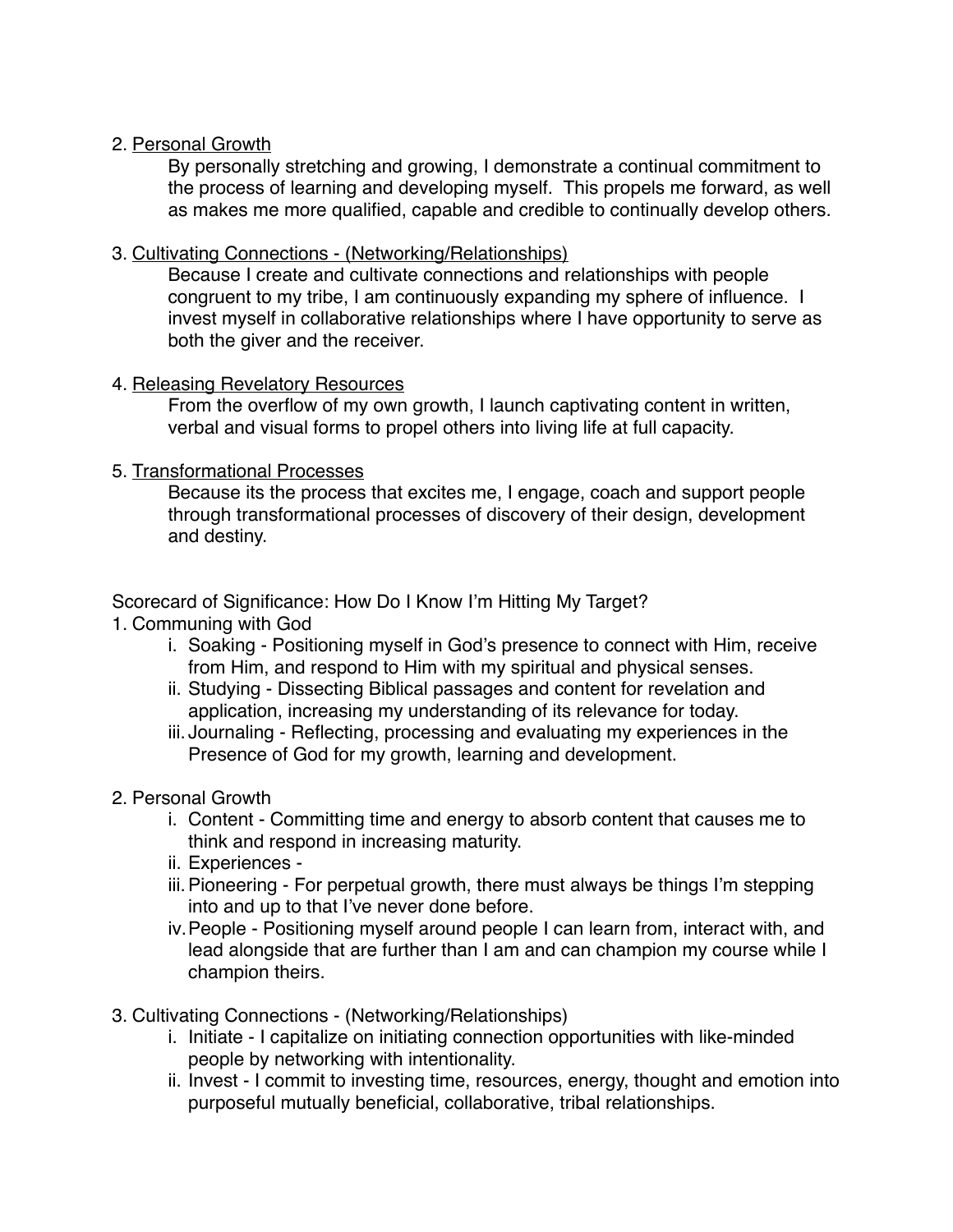- iii. Intentional Increase The impact of initiating and investing in connections and relationships is an increase in my influence.
- 4. Releasing Revelatory Resources
	- i. Written My written content opens the heart and mind of the reader to embrace the process of discovering their SMILE (Signature, Motivation, Implementation, Leadership and Exemplify), design, development and destiny.
	- ii. Verbal Speaking to audiences to compel them toward growth and increased levels of self awareness, primarily with multiple appearances per audience to produce and measure genuine transformation.
	- iii.Visual Provoking change through revelation experienced visually.
- 5. Transformational Processes
	- i. Coaching Mobilizing people individually or in groups to higher levels of self awareness and effectiveness by asking explorative, reflective, curiosity-based questions.
	- ii. Teaching Providing learning systems conducive for people to consider and implement new information and ideas.
	- iii.Mentoring Sharing experiences (victories and failures) and offering insight that empowers others to view their own situations with new depth of understanding and direction.

Defining My Six Pack:

- 1. Worldview: What I believe
	- a. I believe God is in a good mood and wants to partner with His people to release the Kingdom of Heaven on the earth today.
	- b. I believe there is an innate need in all people to know their Creator and have intimacy with Him. God fills a void in people that cannot be filled by anything else.
	- c. I believe we do control our own destiny. God has a master plan for our lives, but it is up to us to choose to embrace and develop that, living it out day by day.
- 2. Identity: Who I Am
	- a. Daughter of God and Carrier of His Presence: I am made in the image of God and thus have immeasurable greatness within me. Through relationship with the Triune God I am a carrier of His presence and have authority and responsibility to bring God encounters to people everywhere I go.
	- b. Learner: I am a perpetual student with a teachable spirit, ever committed to continuous learning to expand my knowledge and facilitate my own growth, development, and improvement.
	- c. Leader: I use my God given authority to influence lives around me and call them to the greatness that dwells within them.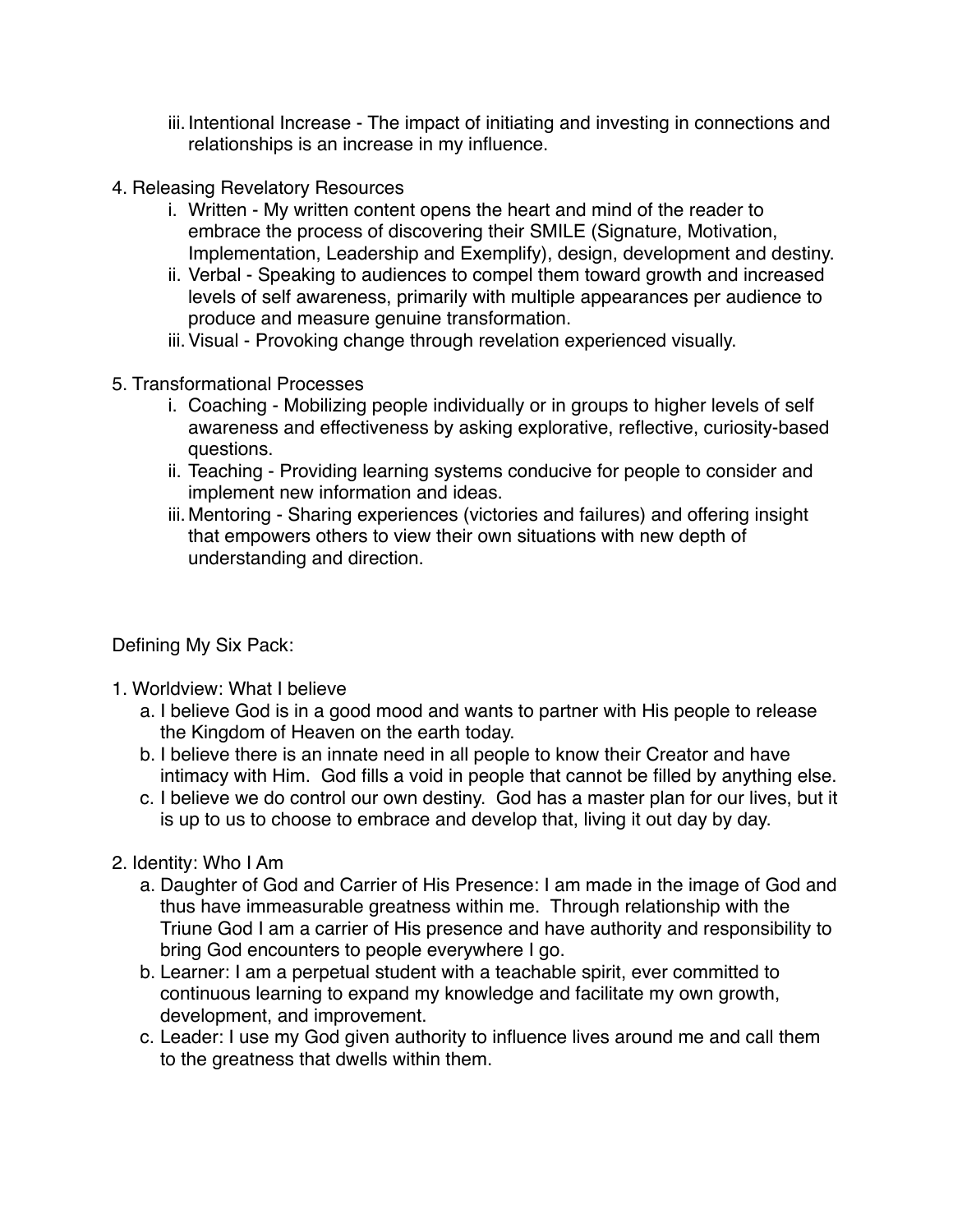- d. Teacher: I have a deep desire to release to others that which I've learned so I can empower and equip them to live their journey with excellence. I cannot keep fresh revelation to myself! It's meant to be shared and released!
- e. Activator: When leading, I activate people because I recognize learning and growth happens hands on, not primarily in a listening format. I love helping people step into new things and involving them actively, not merely observationally in the learning process.
- f. Inclusive: I am consciously aware when others may feel disconnected or left out of a group or conversation. It is my pursuit to help everyone feel connected and valuable.
- g. Deep: I am a person of depth, not content or satisfied by surface level interaction. I am created to connect with others deeply on a heart to heart level where I can both know others and be known in a way that leaves an impact.
- h. Encourager: I see the "gold" in people and naturally seek ways to build others up and affirm who they are and what they're doing. I support and encourage them to step into new things and grow through that process.
- i. Prophetic: I have an intimate relationship with Daddy God and I hear His Voice. Through Holy Spirit, I hear, discern, and release God's words, direction, messages and plans for my life and others.
- j. Wife: I am a wife who loves and champions my husband Andrew, affirming and supporting him to live out the unique call of God on his life.
- k. Mom: I am a blessed mom of 3 precious young children in whom I am privileged to impart a love for God, a love for others and a love for the way God has created them special and distinct.
- l. Friend: I have many acquaintances and people I influence but just a handful of friends in my inner circle.
- m.Coach: I am a coach who leads other people and organizations to increased awareness and functionality of their design, development and destiny.
- n. Speaker: I am a speaker who engages my audience, articulates big idea content into something relevant to real life, and propels people forward in their own journey in response to my message.
- o. Author: I am a writer who writes as a way to process through my own life and leave a legacy as I reflect, evaluate, learn, grow, receive and chew on fresh revelation from discovery within or with Him.
- 3. Principles: What I value
	- a. Worshipping: I value time fellowshipping with God.
	- b. Writing: I value time to write and sort through what's on my mind, what's heavy on my heart, whats engaging my emotion, what I need to learn in my current situation. This is what gives me life and keeps me moving and growing.
	- c. Experiencing: I value processes. I find great joy in transformational processes that occur over time rather than a hit and run one time event. I want to help nurture and encourage through developmental processes to witness the unfolding rose.
	- d. Caring: I value caring for other people's hearts.
	- e. Fellowshipping: I value quality time together.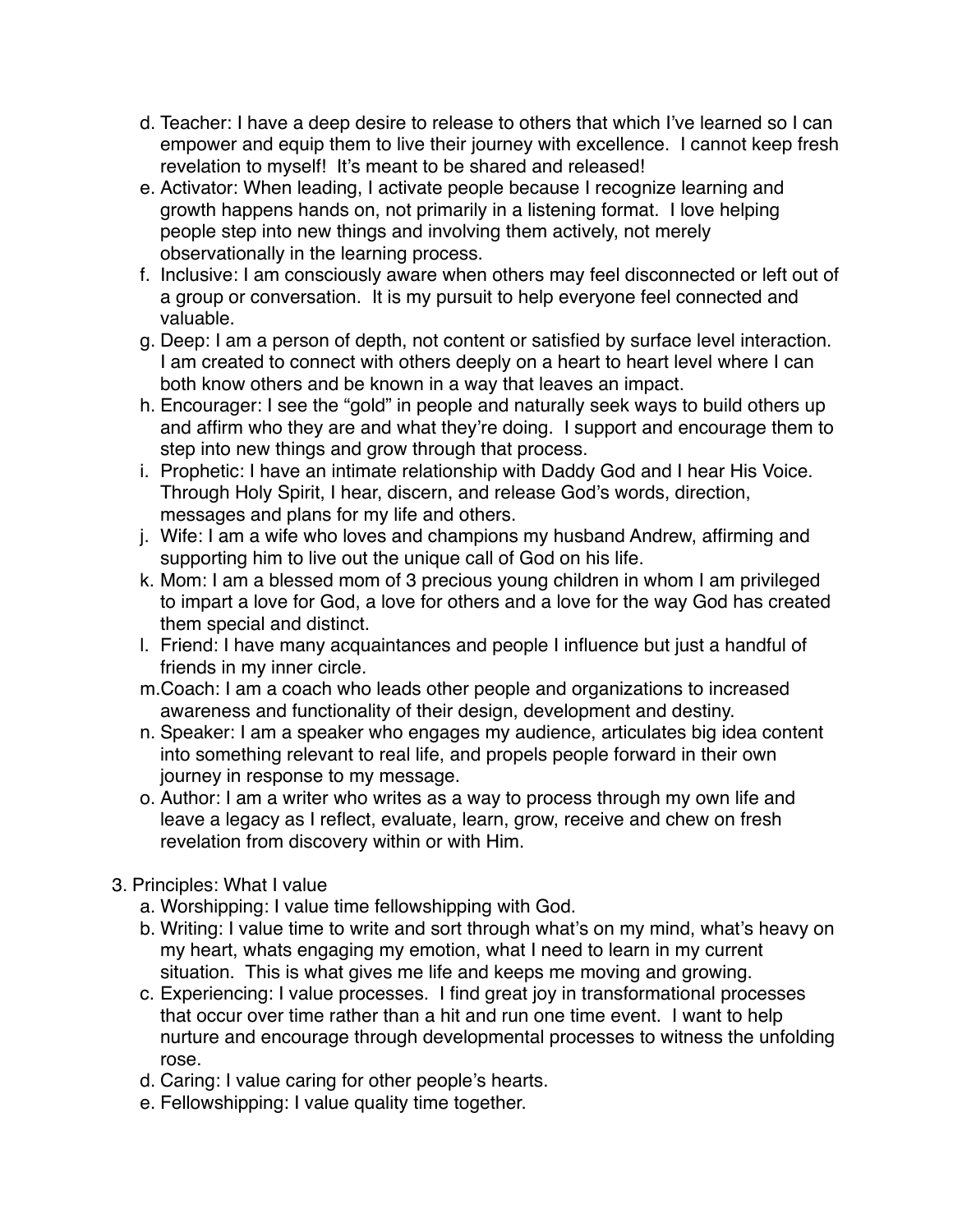- f. Connecting: I value depth and details. I enjoy hearing the details of how people felt, what they were thinking, how they decided to do what they did, etc. Broad, generalized stories with no heart connection do not move me the way detailed, emotion-filled stories of authenticity, purpose and truth do.
- g. Moving: I value movement. I get frustrated in situations where people are unwilling to change or cannot see past their current way of doing things and its limitations. I thrive when we are moving toward something yet to be fully realized and grasped.
- h. Celebrating: I value joy. I feel a joy-filled lifestyle is an inevitable, life-long experience when we are in relationship with God and living out of His love, hope and abundance.
- i. Uplifting: I value optimism and positivity. Its way more fun and fulfilling to look at life when your glass is half full, rather than half empty.
- j. Relating: I value people and the unique giftings they bring to the table. I value being in relationship, connected to others and taking time for others because people matter more than tasks.
- 4. Passion: What I love
	- a. I love being an enthusiastic, excited, and encouraging supporter of people, believing in them for great things and championing their growth and successes.
	- b. I love seeing the big picture, envisioning well beyond what is visible today and calling forth what is to come. I experience life in the moment but make decisions today toward the milestones ahead.
	- c. I love getting people excited and propelling them to take action on something, mobilizing them toward something greater.
	- d. I love meeting, connecting and collaborating with other people commited to their own journey of self development, living their purpose, going after their dreams without limitation, and making their mark on the world.
	- e. I love the process. I cherish the journey both of myself and others and get great satisfaction being part of it over time, rather than just a one-time interaction.
	- f. I love deep, rich conversation that gets well below surface level and explores and confronts what's really happening in the heart of the people I'm engaging with.
	- g. I love learning. Ironically, it's how I both relax and get charged up.
	- h. I love that I am free to be me and that Laurie has many facets, as seen in the Identity component above. They all function together to bring wholeness, fullness and joy to life.
	- i. I love helping and serving others in areas of my strengths and giftings. That makes a win-win for me and them!!
	- j. I love bringing people into my journey, as I feel my life is a teaching point from which I can bring revelation and breakthrough to others based on what my own experiences are teaching me.
- 5. Purpose: Why I live and Work
	- a. I'm created to draw others into the Presence of God and experience His love.